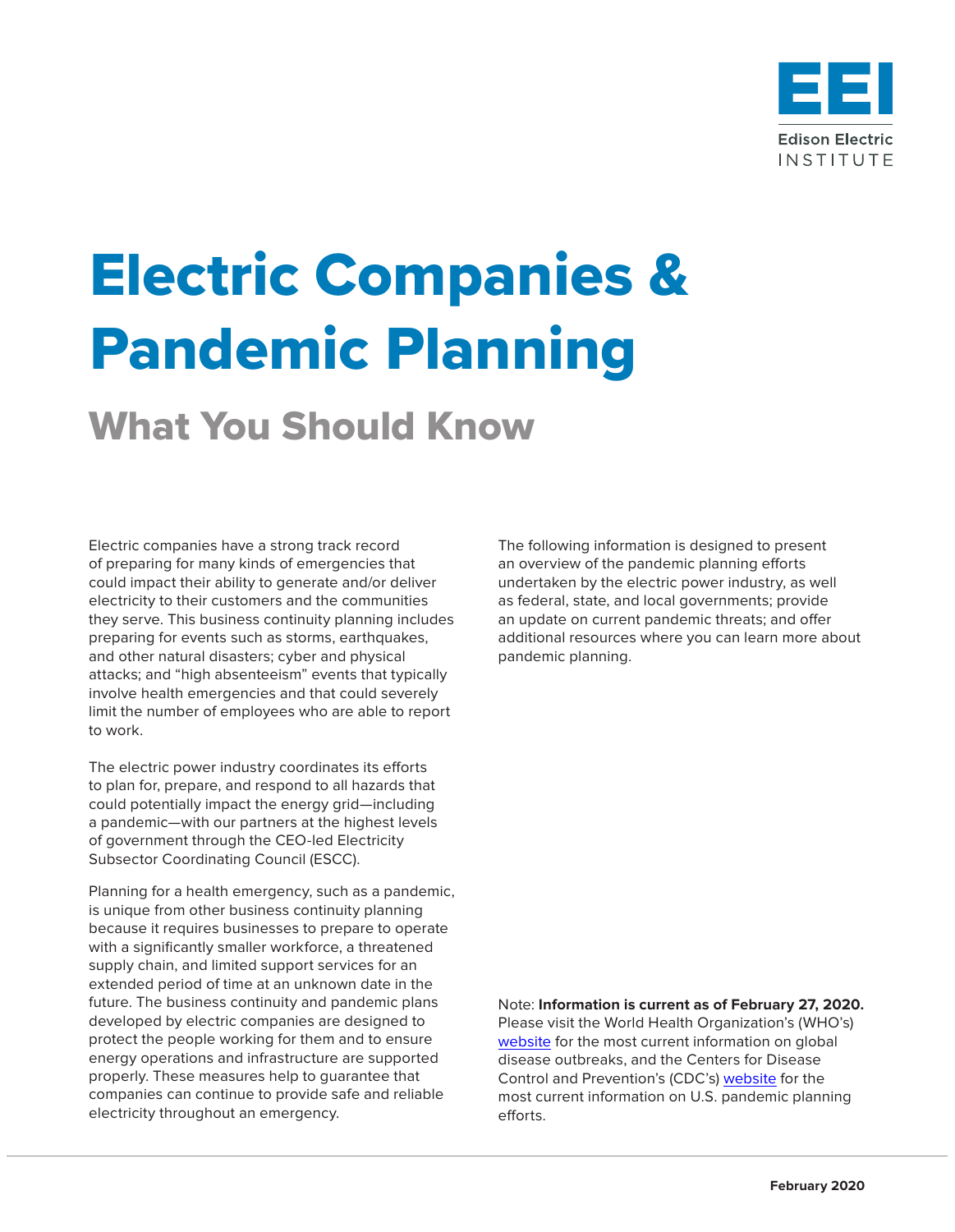## **Pandemics: The Basics**

### **What is a pandemic?**

A pandemic is a global disease outbreak. Three conditions must be met for a pandemic to start:

- 1. a new virus subtype must emerge for which there is little or no human immunity;
- 2. it must infect humans and cause illness; and
- 3. it must spread easily and sustainably (continuing without interruption) among humans.

A pandemic is a rare, but recurring event.

## **What are the current pandemic threats?**

In late 2019, a novel coronavirus (Covid-19 or 2019-nCoV) was first reported in Wuhan, China. Coronaviruses are responsible for illnesses ranging from the common cold to more severe respiratory diseases, such as Severe Acute Respiratory Syndrome (SARS) and Middle East Respiratory Syndrome (MERS). A novel coronavirus is a new strain that has not been found previously in humans.

A Covid-19 infection may cause mild symptoms, including a runny nose, sore throat, cough, and fever. However, it also may be more severe in some cases, leading to pneumonia or breathing difficulties, and can be fatal. According to the WHO, older people and people with pre-existing medical conditions appear to be more vulnerable to becoming severely ill.

## **Why is pandemic planning important?**

While most nations, governments, and businesses have business continuity plans to help them respond to natural disasters, technological failures, or other disruptions, planning for a pandemic requires a different set of continuity assumptions. Unlike natural disasters—such as a hurricane or earthquake—which are confined to certain geographic areas and defined periods of time, a pandemic might be dispersed geographically and could arrive in waves that last several months at a time. Due to the widespread nature of a pandemic, resources cannot easily be shifted geographically to help an area in need, as with other emergencies.

Developing a comprehensive pandemic response plan is essential for all organizations in the United States. However, critical infrastructure industries such as the healthcare and electric power industries—carry an additional responsibility to provide services during a pandemic.

## **How does the federal government prepare for a pandemic?**

The federal government engages in both domestic and international pandemic planning efforts.

The federal government has divided its planning responsibilities into two categories: healthcare and public health, and critical/essential infrastructure. The U.S. Department of Health and Human Services (HHS) is responsible for healthcare planning, while the U.S. Department of Homeland Security (DHS) is charged with coordinating plans to protect our nation's critical infrastructure. These two agencies meet with state and local governments, businesses, and other stakeholders to promote cooperation and communication throughout the planning process.

The federal government also works with other countries to develop regional approaches to prevent and control pandemic outbreaks.

To learn more about the federal government's preparations, visit [http://www.pandemicflu.gov/plan/](http://www.pandemicflu.gov/plan/federal/index.html) [federal/index.html](http://www.pandemicflu.gov/plan/federal/index.html).

## **How do state and local governments prepare for a pandemic?**

Planning efforts at the state and local levels are critical to mitigate the potential impact of a pandemic. State and local governments would be on the "front lines" of a pandemic outbreak and must be prepared to respond immediately. States continuously update their pandemic plans to respond to new guidance from government sources. The federal government also provides state and local governments with emergency response training, planning guidance, and other assistance to prepare for a pandemic. In turn, state and local governments work with healthcare providers, businesses, schools, and community leaders to coordinate their pandemic plans.

To learn more about state and local planning efforts, including individual state pandemic plans, visit [http://](http://www.pandemicflu.gov/whereyoulive/index.html) [www.pandemicflu.gov/whereyoulive/index.html.](http://www.pandemicflu.gov/whereyoulive/index.html)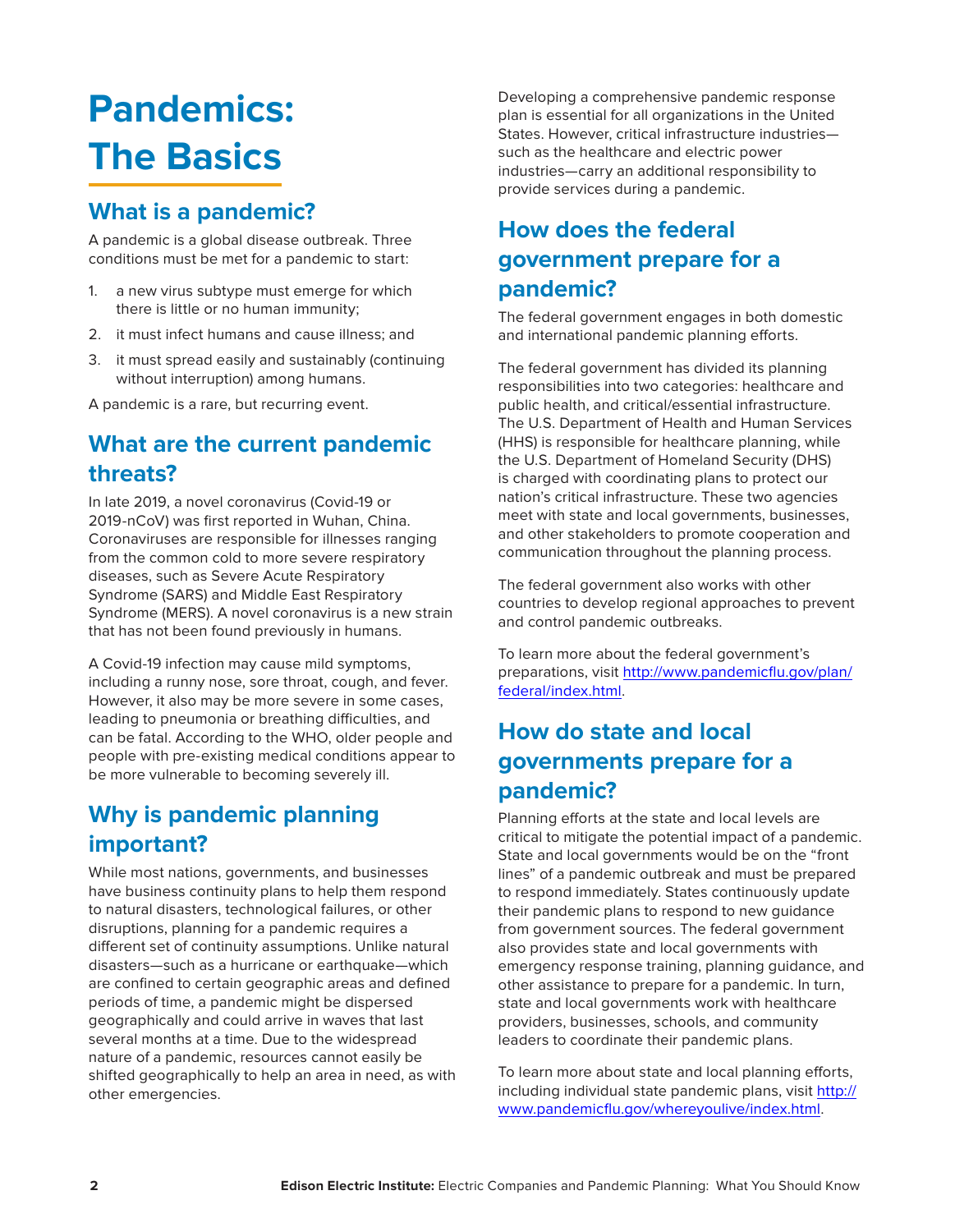## **Which critical industries and key resources must be able to operate during a pandemic?**

To maintain essential levels of service and to ensure that basic goods are available during a pandemic, the Department of Homeland Security has identified 16 critical infrastructure sectors. These sectors should coordinate pandemic planning with all appropriate private and public entities:

- ¡ chemical
- **commercial facilities**
- communications
- **•** critical manufacturing
- ¡ dams
- defense industrial base
- **E** emergency services
- **E** energy (includes electricity, natural gas, and oil industries)
- financial services
- **•** food and agriculture
- **qovernment facilities**
- **EXECUTE:** healthcare and public health
- **·** information technology
- nuclear reactors, materials, and waste
- **u** transportation systems
- water and wastewater systems

Critical sectors and government entities work together to ensure that our nation can deliver the essential goods and services needed in the event there is a pandemic.

## **Electric Company Planning Efforts**

## **How would a pandemic affect electric companies?**

Electric companies could feel the effects of a pandemic much like any other business. It is predicted that a large percentage of a company's employees (up to 40 percent) could be out sick, quarantined, or might stay home to care for sick family members. Likewise, the vendors and suppliers that electric companies depend upon could experience similar personnel shortages.

Electric companies focus on maintaining the availability of key personnel—such as power plant operators, lineworkers, and call center representatives—during extreme events, including a pandemic. Depending on the severity of a pandemic, it may be necessary to utilize contractors and other companies to help maintain service.

Because of the widespread nature of a pandemic, companies may not be able to depend on the traditional mutual assistance programs that help companies restore service after natural disasters and weather events.

## **What steps do electric companies take to prepare for—and operate during—a pandemic?**

Electric companies typically focus on three phases when preparing for a pandemic: Alert (Pre-Pandemic), Outbreak (Pandemic), and Recovery (Post-Pandemic).

#### Pre-Pandemic or Alert Phase

During the **Pre-Pandemic or Alert phase**, the WHO and the CDC issue statements about potential health emergencies, which signal to the electric power industry and other industries and businesses that a pandemic is possible and preparedness plans should be reviewed and updated, if needed.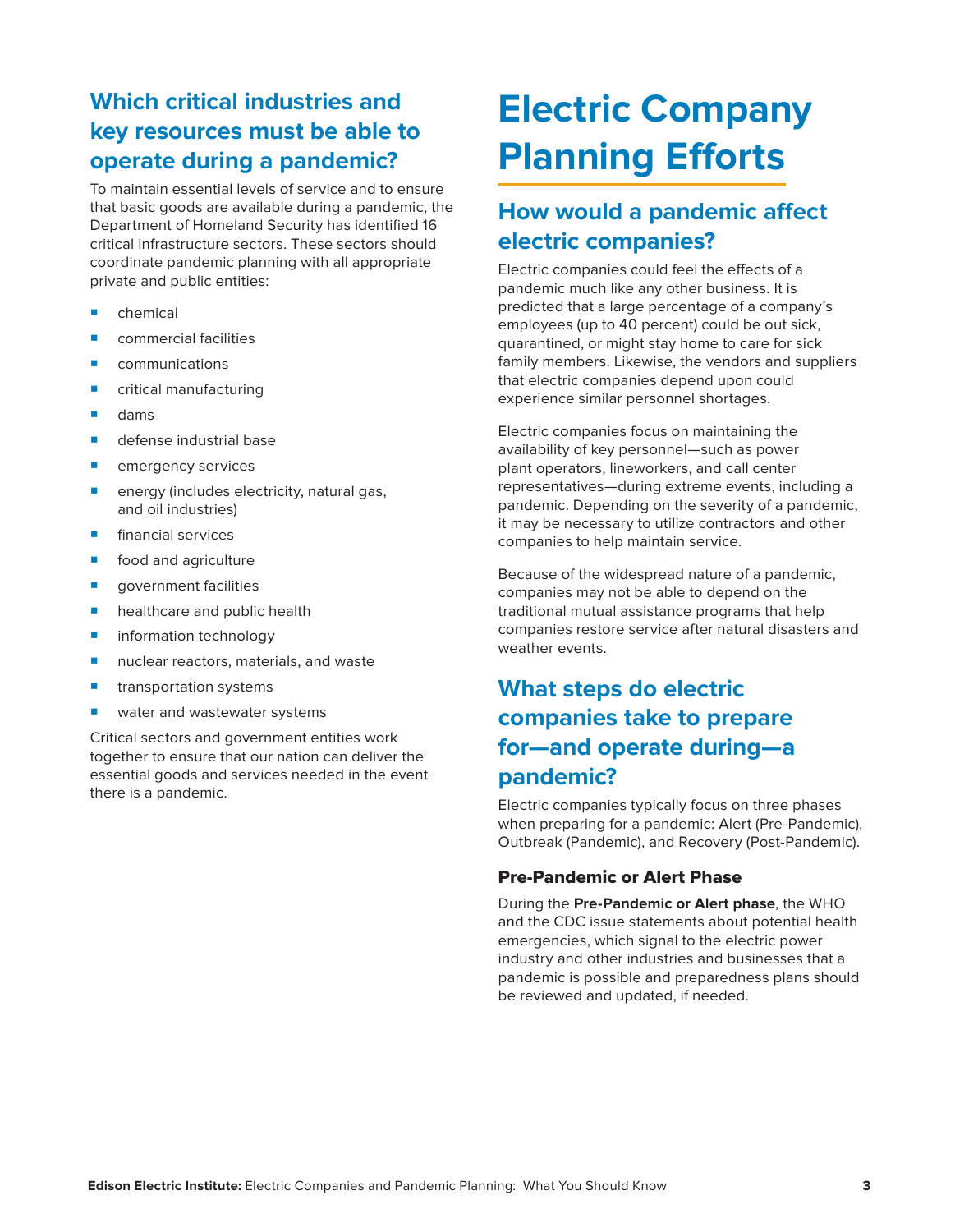During this time, electric companies and the electric power industry will:

#### **Monitor the Situation**

Electric companies monitor the various threats and pandemic situations at the global, national, state, and local levels. Specific monitoring methods vary among companies and include contacting local public health officials and receiving information from the WHO, the CDC, and other federal and state government sources. Electric companies also monitor their own business travel activities and normal absenteeism rates to determine any unusual increases. The ESCC works to ensure that actionable information is being shared across the electric power industry and between industry and government partners when necessary.

#### **Review Their Company Policies**

Electric companies review various policies within their organizations that may be affected by a pandemic, as well as identify additional policies that may be needed to provide guidance to their employees during a pandemic. These policies cover the following areas: human resources, absenteeism, hygiene and sanitation, returning to work, telecommuting, travelling, antiviral/vaccine policy, and others.

#### **Conduct Training Refreshers**

There inevitably will be new employees who have joined since the last training sessions were conducted, so, during this phase, companies will work to ensure that all employees understand their roles and responsibilities during each phase of a pandemic response.

#### **Communicate Their Plans**

Electric companies focus on communicating with employees and their families; suppliers; customers; public health officials; interdependent critical infrastructure; and federal, state, and local agencies. Companies communicate with their employees through email, mailings, internal web sites, and company hotlines.

Electric companies also recognize the importance of discussing their pandemic response plans with other critical infrastructure providers—such as communications, nuclear, natural gas, transportation, and emergency services—as well as their contractors and suppliers to ensure that these interdependencies are not compromised during a pandemic. The ESCC facilitates this information sharing between the electric power industry and the other critical infrastructure sectors.

#### **Emphasize Personal Preparedness and Good Hygiene**

Electric companies understand that people will be most concerned about their health and the welfare of their families during a pandemic. Electric companies focus on making sure that their employees:

- **•** follow good personal hygiene and illness prevention measures;
- **•** have accurate information;
- **EXP** review their emergency preparedness plans, including having a 14-day supply of food, medicine, and toiletries on hand;
- feel confident that their workplace is a healthy environment; and
- know when to stay home and when to come to work.

#### Pandemic or Outbreak Phase

During the **Pandemic or Outbreak** phase, electric companies will activate their pandemic response plans to mitigate the impact of the outbreak on their workforces and their business operations. They will take actions to:

#### **Control the Infection**

Protecting the energy grid and ensuring a safe and reliable supply of electricity are the top priorities of electric companies. In order to do this, electric companies need to ensure that their employees and their families are healthy and safe.

Depending on the severity of a pandemic, electric companies may implement strategies to reduce the spread of the virus, including spacing workers farther apart, canceling large business meetings, canceling non-essential travel, and implementing work-fromhome policies for non-essential employees.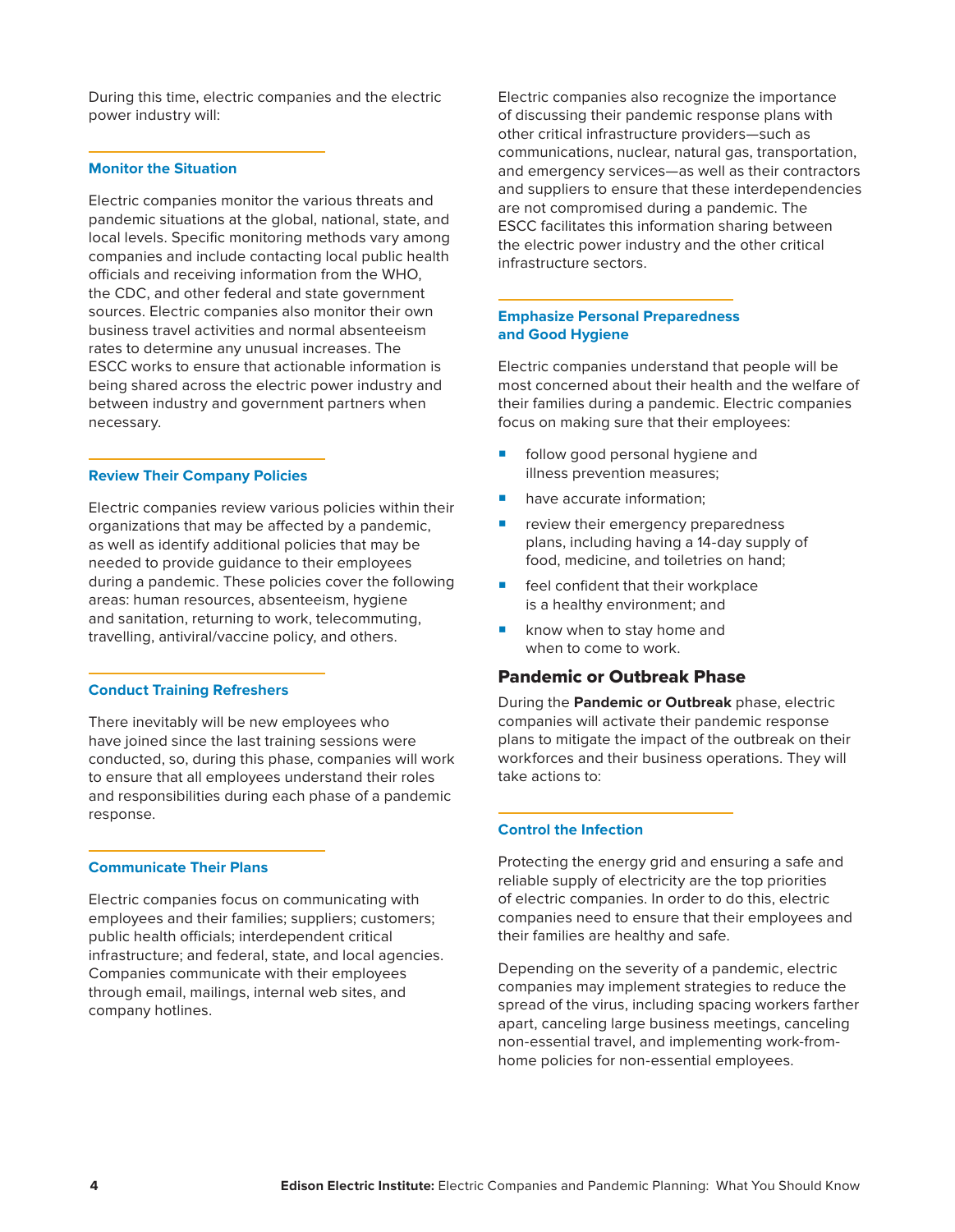#### **Maintain Their Operations**

Electric companies' pandemic preparedness plans are designed to ensure that operations and infrastructure are properly supported so that they can continue to provide reliable electricity throughout an emergency. To do so, electric companies identify those functions critical to their continued operations and the people needed to fill those positions.

Companies also identify functions of the organization and other activities that can be suspended or postponed. For those employees who may be able to work from home, companies are ensuring that they have the necessary technology support in place.

#### **Remain Vigilant**

Working through the ESCC, electric companies will continue to remain vigilant in the face of evolving cyber and physical security threats. As is the case during power restoration efforts following severe weather events, companies are prepared to maintain their focus on protecting their systems from malicious actors seeking to capitalize on the disruption in normal business operations.

#### **Communicate Actions Taken**

Companies maintain a framework for communications to ensure that they can keep their many stakeholders—employees, customers, media, suppliers, interdependent infrastructure providers, and government agencies—appropriately informed. Electric companies regularly test their notification systems (manual and automated) and their absentee tracking systems, and they perform tabletop exercises and various drills around the country to prepare for coordinating with stakeholders during emergency situations.

#### Post-Pandemic or Recovery Phase

Once public health officials have declared that the pandemic threat has passed, electric companies will focus on the **Post-Pandemic or Recovery** phase. During this time, electric companies will:

#### **Manage the Return to Business-as-Normal**

If distancing restrictions were in place, or if non-critical employees were working from home, electric companies will begin the process of notifying employees of when it is safe to return to their normal place of work. Business conditions may remain altered in some cases, as outside contractors and suppliers may not have returned to normal operations yet.

#### **Communicate the Return to Business-as-Normal to External Stakeholders**

Electric companies will inform their many stakeholders of their return to business-as-normal operations and highlight any lingering challenges that may remain due to suppliers or other stakeholders still working to resume business-as-normal operations.

#### **Review the Response**

Electric companies will carefully evaluate how they performed during the pandemic emergency, just as they would following a hurricane, earthquake, or other major crisis. During this time, they will identify opportunities to improve and enhance their pandemic response plans in order to be even better prepared for future health emergencies.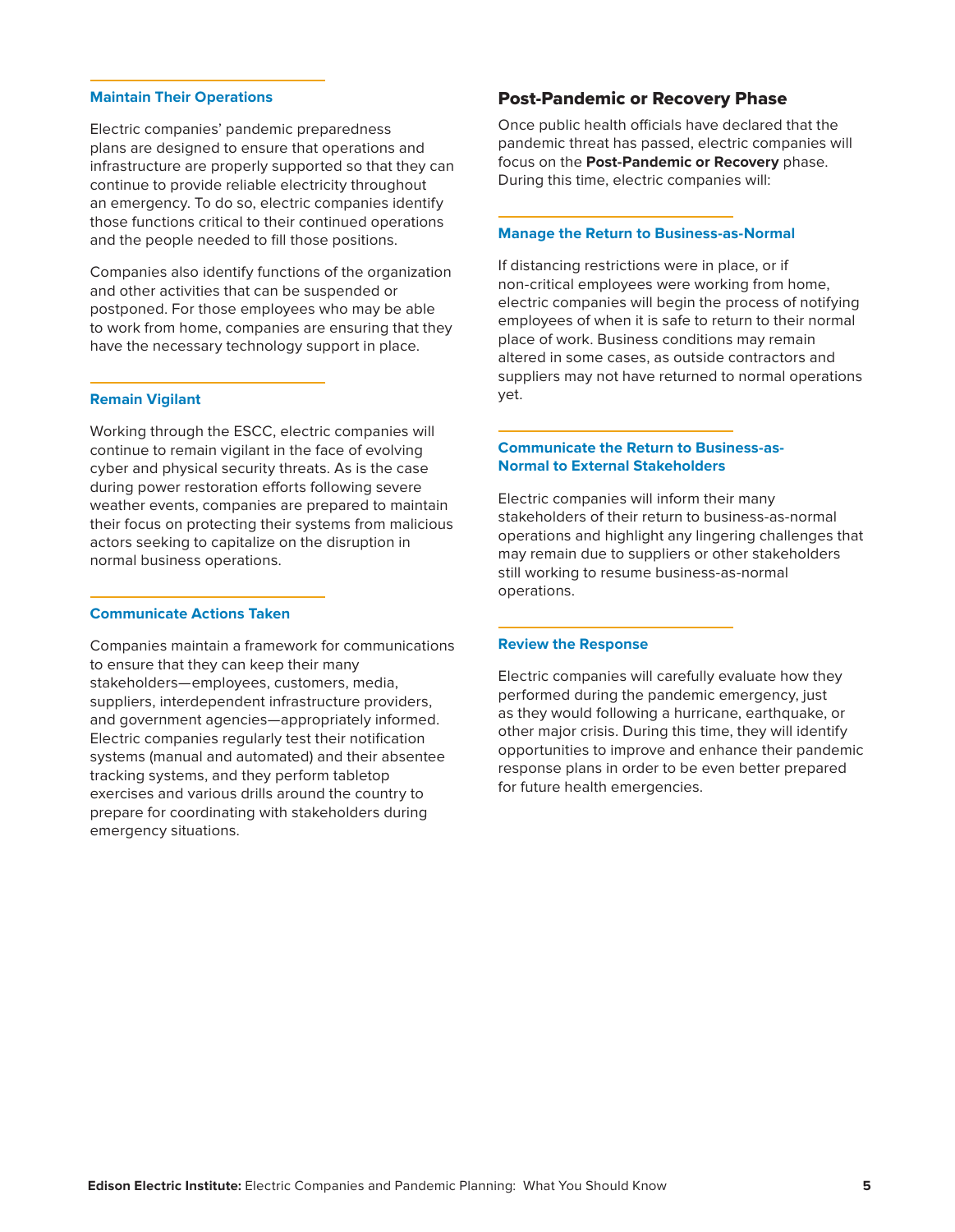## **Do electric companies coordinate their pandemic plans with government agencies and other key industries?**

Yes. The CEO-led ESCC serves as the principal liaison between the federal government and the electric power industry, with the mission of coordinating efforts to prepare for, and respond to, national-level disasters or threats to critical infrastructure. This includes scenarios such as pandemics that could impact the energy workforce.

The ESCC focuses on actions and strategies that help protect the energy grid, prevent various threats from disrupting electricity service, and develop capabilities that help the sector quickly respond and recover when major incidents impact the grid.

Through the ESCC, electric companies plan closely with other segments of the sector and with other critical infrastructure sectors—such as communications, nuclear, natural gas, transportation, and emergency services—as well as contractors and suppliers to ensure that none is compromised during a pandemic.

As recognized leaders in the field of emergency preparedness, many electric companies are actively involved in their local community efforts to prepare for a pandemic. The world-class emergency planning and response skills that electric companies demonstrate in storm restoration have positioned companies as leaders in their communities—a role that they take very seriously.

Through the ESCC, and in coordination and collaboration with the Department of Energy, the electric power industry will continue to work with other federal government agencies, including the DHS, Federal Emergency Management Agency, and the Department of Transportation, as well as state and local authorities, to identify opportunities to improve the effectiveness of the industry's response to disasters and other emergencies.

## **What would happen if weather events cause power outages during a pandemic?**

Given that a pandemic outbreak could extend for as long as two months, or perhaps longer, it is possible—and in some parts of the country perhaps even likely—that weather-related or other types of outages could occur during the same time period that a community is affected by a pandemic.

During non-health emergencies, such as severe storms, electric companies often can speed restoration of electricity by bringing in additional skilled workers from companies and contractors outside the area affected by an emergency. This practice is known as mutual assistance. However, during a pandemic, mutual assistance either may not be available or may be severely limited.

Another factor that electric companies consider in their planning is the availability of equipment and materials for restoration. Companies depend on many types of businesses to supply equipment and materials used in maintaining and restoring their infrastructure. A pandemic could affect all types of businesses, including manufacturing and transportation industries, and restoration times may be impacted.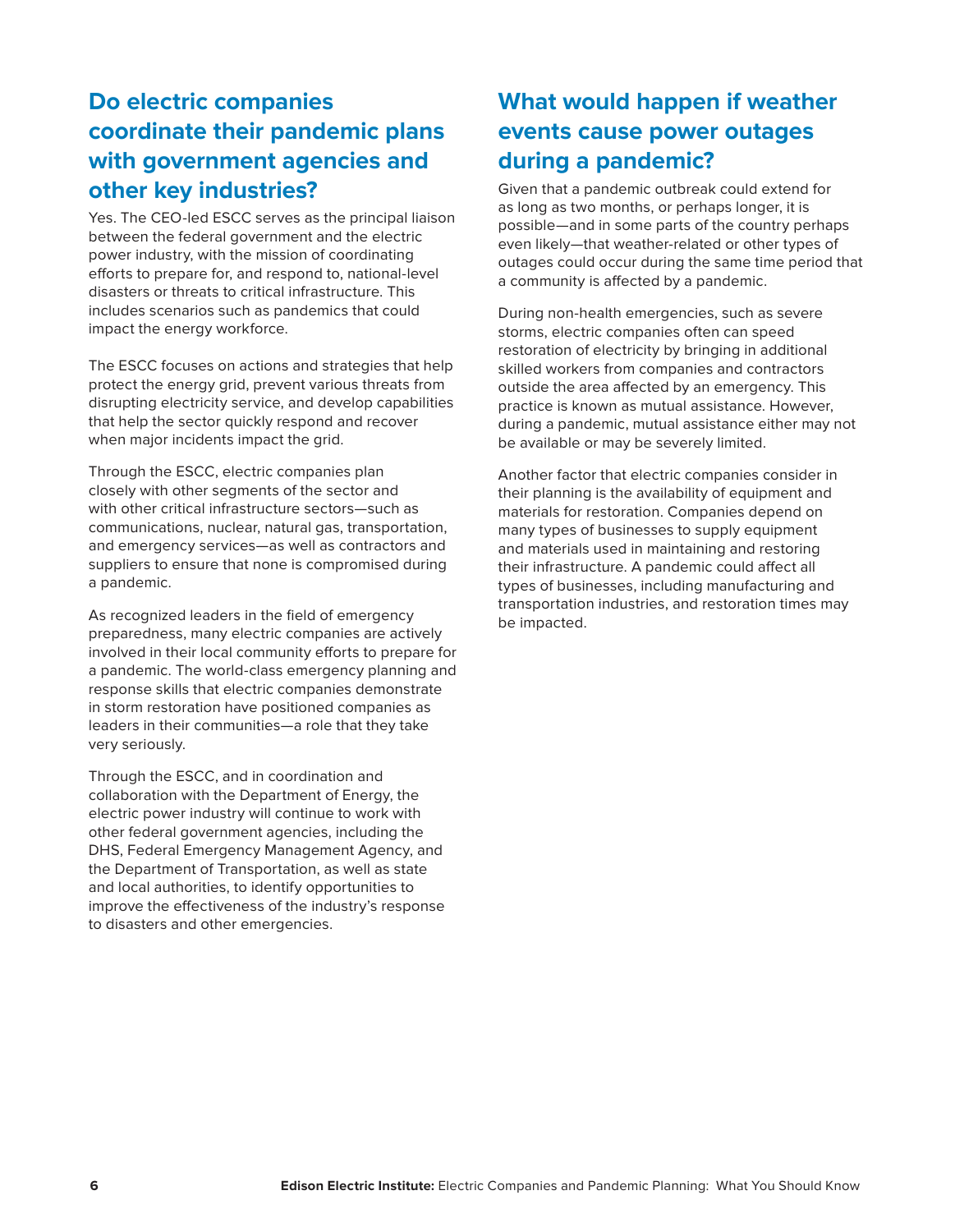### **What can I do to prepare myself and my family for a pandemic?**

Every family should have an emergency plan to respond to any number of emergency situations (e.g., natural disaster, terrorist attack, etc.).

Part of this planning should include preparing for a possible viral pandemic. For example, during a pandemic, you may not be able to leave your house for an extended period. Therefore, you should have at least a two-week supply of water, food, medicine, and other essentials on hand.

If a pandemic occurs, government health officials will issue information and warnings to help individuals avoid becoming ill. Misinformation, particularly on social media, will occur. You should pay close attention to guidance provided by local and state health departments and the CDC, [http://www.cdc.gov.](http://www.cdc.gov)

The WHO, <http://www.who.int/en>, is another good source of information.

For information on how to develop a family emergency plan, visit Ready America at [http://www.](http://www.ready.gov) [ready.gov.](http://www.ready.gov)

For information on how to prepare your family for a pandemic, visit PandemicFlu.gov at [http://www.](http://www.pandemicflu.gov/plan/individual/index.html.) [pandemicflu.gov/plan/individual/index.html.](http://www.pandemicflu.gov/plan/individual/index.html.)

You and your family also should be on the lookout for suspicious emails, phone calls, or persons impersonating business employees or charitable organizations. Unfortunately, scammers take advantage of opportunities such as holidays, natural disasters, and other disruptive scenarios when households are otherwise preoccupied.

Never provide or confirm personal information (Social Security number, date of birth) or financial information (banking account information, debit or credit card information) to anyone initiating contact with you, whether by phone, in-person, or email, claiming to be an electric company or other business or charity representative. When in doubt, hang up, and contact the organization directly using the contact information listed on the organization's website.

For more information about how to protect yourself from common scams, visit Utilities United Against Scams at <https://www.utilitiesunited.org/>.

## **What is the best way to prevent the spread of viruses?**

Many respiratory illnesses are caused by viruses that infect the nose, throat, and lungs, and generally are spread from person to person when an infected person coughs or sneezes. The following simple, common-sense precautions recommended by the CDC can help prevent the spread of all types of influenza and other common viruses.

- Avoid close contact with people who are sick. If you are sick, keep your distance from others to protect them from getting sick, too.
- **Stay home when you're sick or have** symptoms. Get plenty of rest and check with a health care provider as needed.
- Cover your mouth and nose with a tissue when coughing or sneezing. If you don't have a tissue, cough or sneeze into your sleeve, not your hands, to help prevent those around you from getting sick.
- Clean your hands. Washing your hands often will help protect you against germs. When soap and water are not available, use alcohol-based disposable hand wipes or gel sanitizers.
- **E** Avoid touching your eyes, nose, or mouth. Germs often are spread when a person touches something that is contaminated with germs and then touches his or her eyes, nose, or mouth.
- **Practice other good health habits. Get plenty** of sleep, be physically active, manage stress, drink plenty of fluids, and eat nutritious food.

## **Where can I get more information?**

To get the most current information on pandemic outbreaks visit:

The U.S. Centers for Disease Control and Prevention: <http://www.cdc.gov>

The World Health Organization:<http://www.who.int>